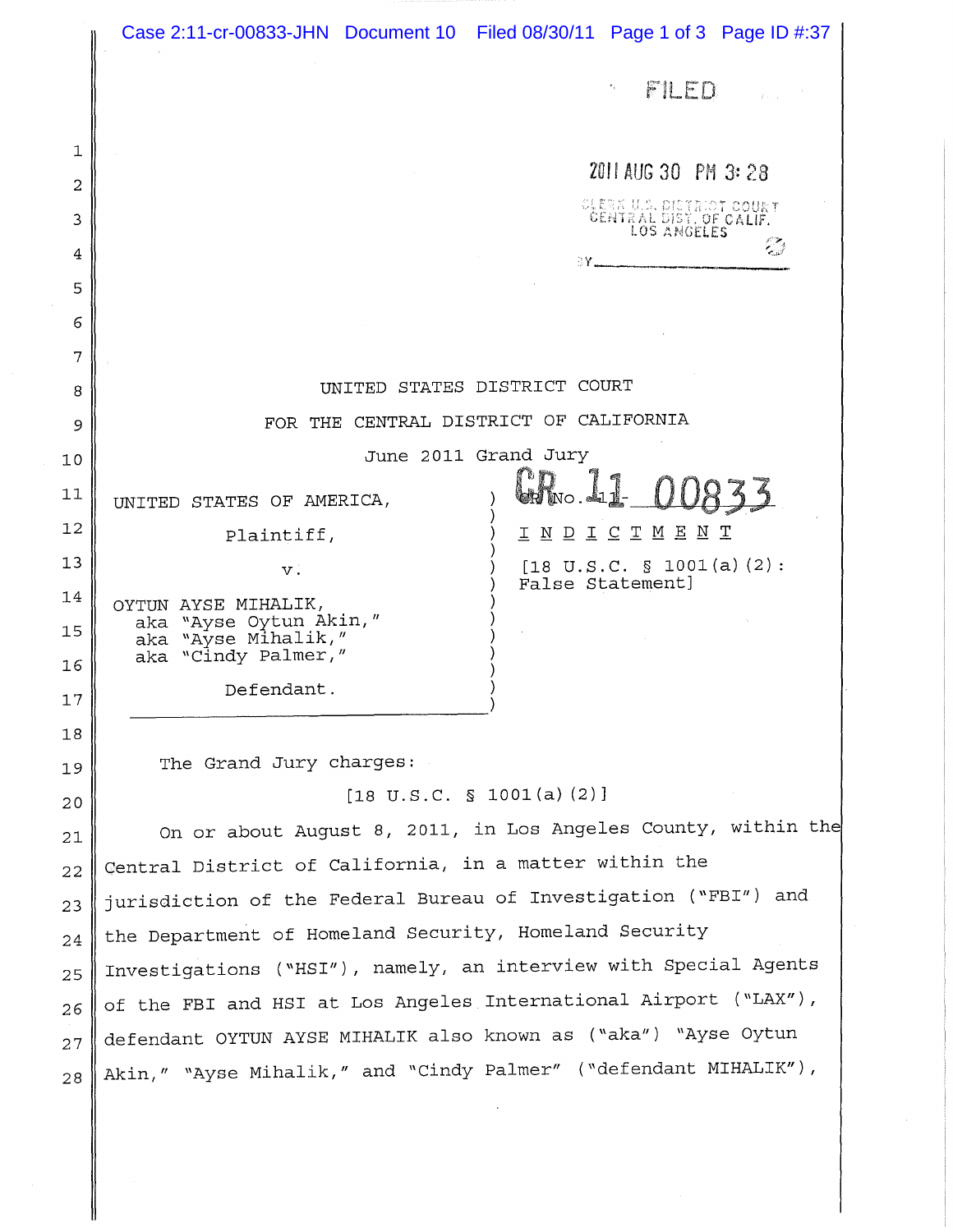1 knowingly and willfully made material false, fictitious, and 2 fraudulent statements and representations in a matter involving 3 international terrorism as defined in 18 U.S.C. § 2331.

4 Specifically, defendant MIHALIK stated in the interview that: 5 (1) she had never used a name other than "Oytun Mihalik" or a 6 similar name when using Western Union to send money to a person  $7 \parallel$  who was overseas; (2) she had sent money only once via Western 8 Union to a person who was overseas; and (3) she believed that the 9 recipient of the money she sent overseas via Western Union was a  $10 \parallel$  woman.

11 These statements and representations were false, fictitious, 12 and fraudulent because, as defendant MIHALIK well knew when she 13 made the statements during the interview at LAX, in fact the 14 following was true: (1) defendant MIHALIK had used the alias 15 "Cindy Palmer" when sending money via Western Union to a person 16 who was overseas; (2) defendant MIHALIK had sent money more than 17 once via Western Union to a person who was overseas; and  $(3)$ 18 defendant MIHALIK believed that the recipient of the money she 19 sent overseas via Western Union was a man.

  $\parallel$  These false, fictitious, and fraudulent statements and representations were made in a matter involving international terrorism, as defined in Title 18, United States Code, Section  $\parallel$  2331, namely, a matter involving acts that: (1) are violent and 24 dangerous to human life; (2) would be violations of the criminal laws of the United States or of any State if the acts occurred 26 within the jurisdiction of the United States or of any State; (3) are intended to intimidate and coerce a civilian population, influence the policy of a government by intimidation and coercion,

2